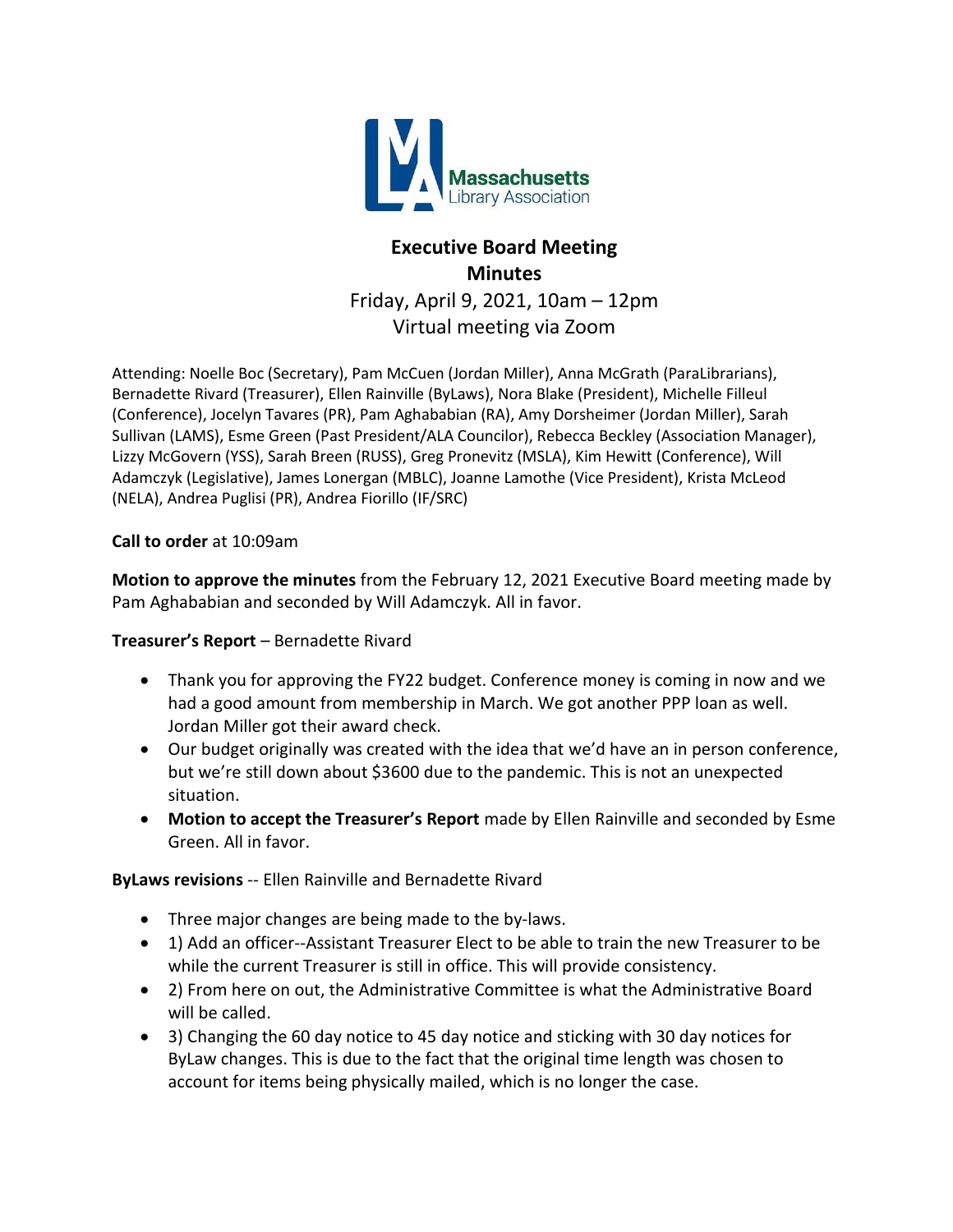**Motion to recommend these three changes** in the ByLaws for the membership to approve at the Annual Business Meeting made by Esme Green and seconded by Joanne Lamothe. All in favor.

## **Conference Update**—Kim Hewitt and Michelle Filleul

- Registration is open; it is a flat fee for all 3 days. Kristen did a fantastic job with the conference website. Schedule is finalized. All but one session is live. Event has been shared out on social media.
- Sponsorship--Thirteen are on board so far. Conference is asking membership to spread the word.
- Still a work in progress to decide how long the recorded videos of the programs will be available for viewing afterwards.

# **Legislative Committee** – Will Adamczyk

 Four Legislative Days were held with 400 people who registered. Those 400 had captured emails that allow Legislative to reach out to them again in the future. A grand total of 340 people attended the programs. At least 100 people have sent messages to legislators as follow up to the Legislative Days.

# **Codes of Conduct Revisions** –Nora Blake

- Signature requirements were taken out and PR helped to steamline and change the paragraphs.
- Need to change all the places which still say Administrative Board to Administrative Committee to be current with our ByLaw changes.
- Still might feel there is more work to be done to make it less a "don't do" list. Perhaps change it to Acceptable Behavior Policy. PR and Nora will continue to mold it. Goal is to try to have in place for the new fiscal year in July so we are ready for new board members. Further discussions of the documents can happen via email.
- How to ensure that everyone involved gets and acknowledges it? Suggestion to make it part of the transfer of power to the leaderships of the sections and committees during the fiscal year transfer.
- Meetings Code of Conduct--want to clean up the language to make it more supportive around the issue of harassment. Want to see reflected that the victim has the power in seeing what level things are handled at.
- The two documents will be reworked by early May and then emailed to the Executive Board for input and then hopefully be brought to the June meeting to be ready for a vote.

## **Updates**

 **MBLC**—James Lonergan--Chair testified in front of Joint Ways & Means that the revenue stream is surprisingly good and that money is coming to the state from the American